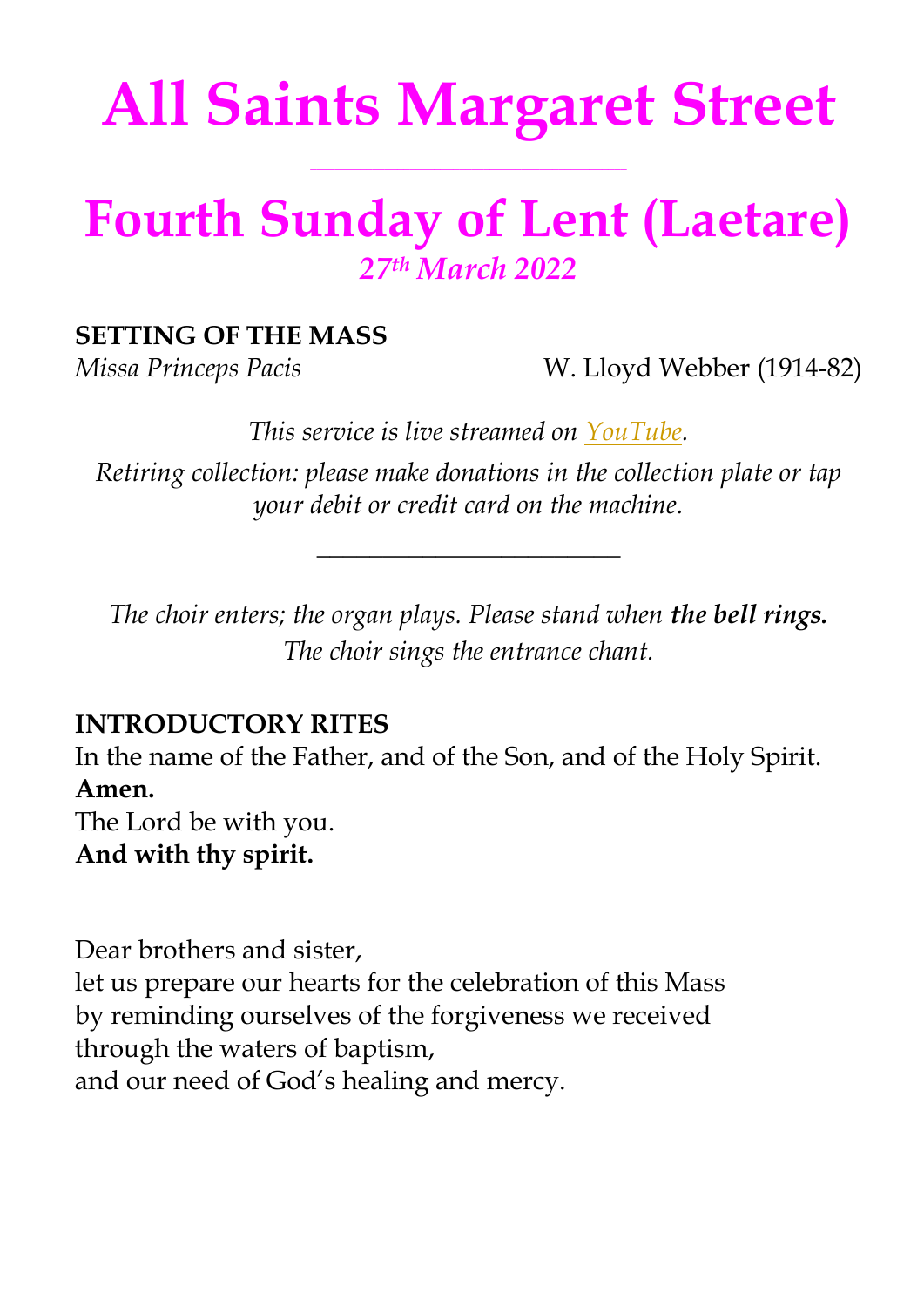God our Father,

thy gift of water brings life and freshness to the earth; in baptism it is a sign of the washing away of our sins and the gift of life eternal.

Sanctify this water, we pray.

Renew the living spring of your life within us,

that we may be free from sin and filled with your saving health, through Christ our Lord. **Amen.**

*The people are sprinkled whilst the choir sings the antiphon:*

Thou shalt purge me, O Lord, with hyssop, and I shall be clean: thou shalt wash me, and I shall be whiter than snow. Have mercy upon me, O God: after thy great goodness.

May the God of love and power forgive you and free you from your sins, heal and strengthen you by his Spirit, and raise you to new life in Christ our Lord. **Amen.**

### **KYRIE ELEISON** *is sung by the choir.*

| Kyrie eleison.   | Lord, have mercy.   |
|------------------|---------------------|
| Christe eleison. | Christ, have mercy. |
| Kyrie eleison.   | Lord, have mercy.   |

### **COLLECT**

O Lord, we beseech thee, absolve thy people from their offences, that through thy bountiful goodness we may all be delivered from the bands of those sins which by our frailty we have committed; grant this, O heavenly Father, for Jesus Christ's sake, our blessed Lord and Saviour, who liveth and reigneth with thee, in the unity of the Holy Spirit, one God, now and for ever. **Amen.**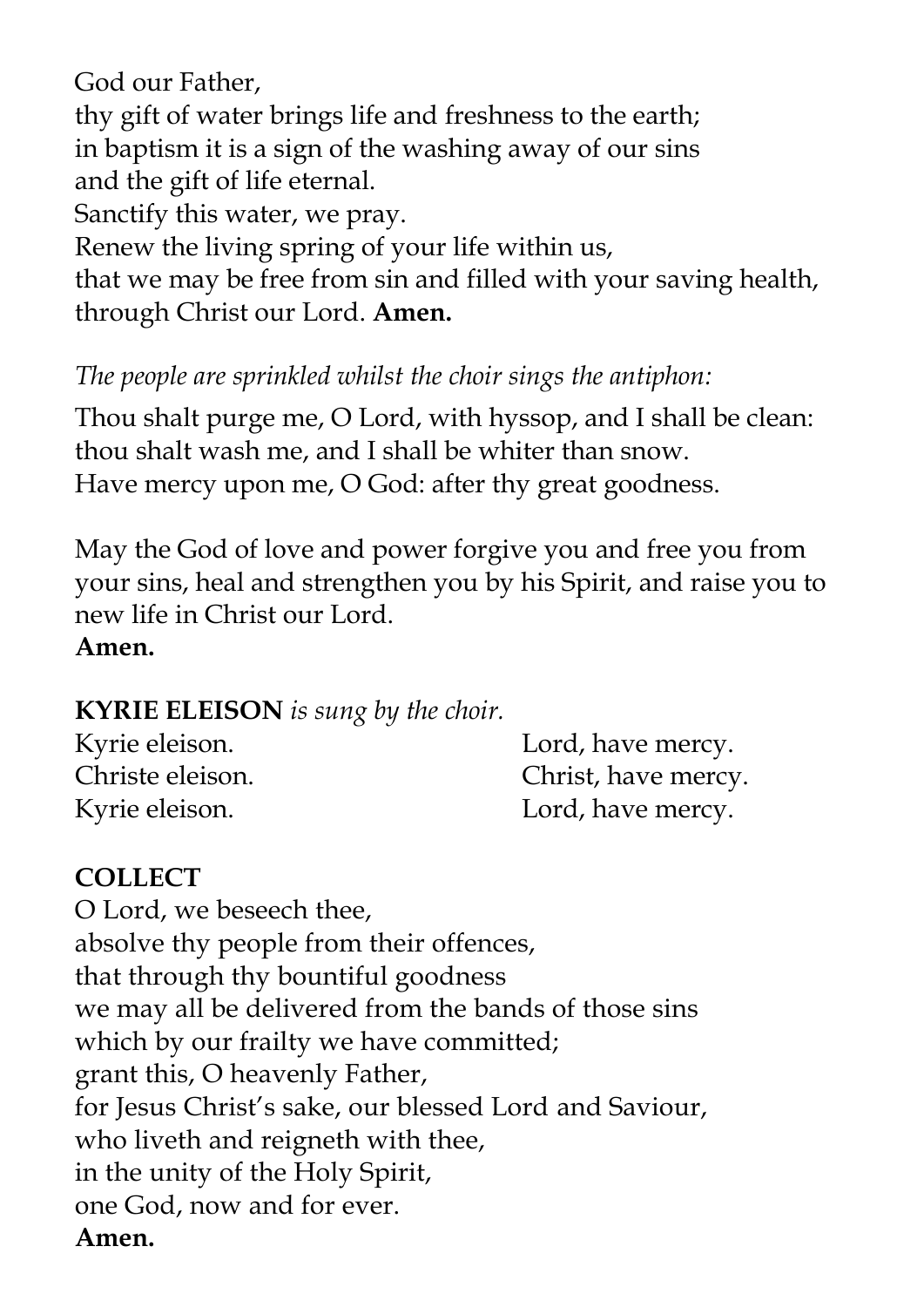### **FIRST READING**: Joshua 5.9-12

A reading from the book of Joshua

The Lord said to Joshua, 'Today I have rolled away from you the disgrace of Egypt.' And so that place is called Gilgal to this day. While the Israelites were encamped in Gilgal they kept the passover in the evening on the fourteenth day of the month in the plains of Jericho. On the day after the passover, on that very day, they ate the produce of the land, unleavened cakes and parched grain. The manna ceased on the day they ate the produce of the land, and the Israelites no longer had manna; they ate the crops of the land of Canaan that year.

This is the word of the Lord. **Thanks be to God.**

### **PSALM 32**

- BLESSED is he whose unrighteousness is forgiven : and whose sin is covered.
- Blessed is the man unto whom the Lord imputeth no sin : and in whose spirit there is no guile.
- For while I held my tongue : my bones consumed away through my daily complaining.
- For thy hand is heavy upon me day and night : and my moisture is like the drought in summer.
- I will acknowledge my sin unto thee : and mine unrighteousness have I not hid.
- I said, I will confess my sins unto the Lord : and so thou forgavest the wickedness of my sin.
- For this shall every one that is godly make his prayer unto thee, in a time when thou mayest be found : but in the great water-floods they shall not come nigh him.
- Thou art a place to hide me in, thou shalt preserve me from trouble: thou shalt compass me about with songs of deliverance.
- I will inform thee, and teach thee in the way wherein thou shalt go: and I will guide thee with mine eye.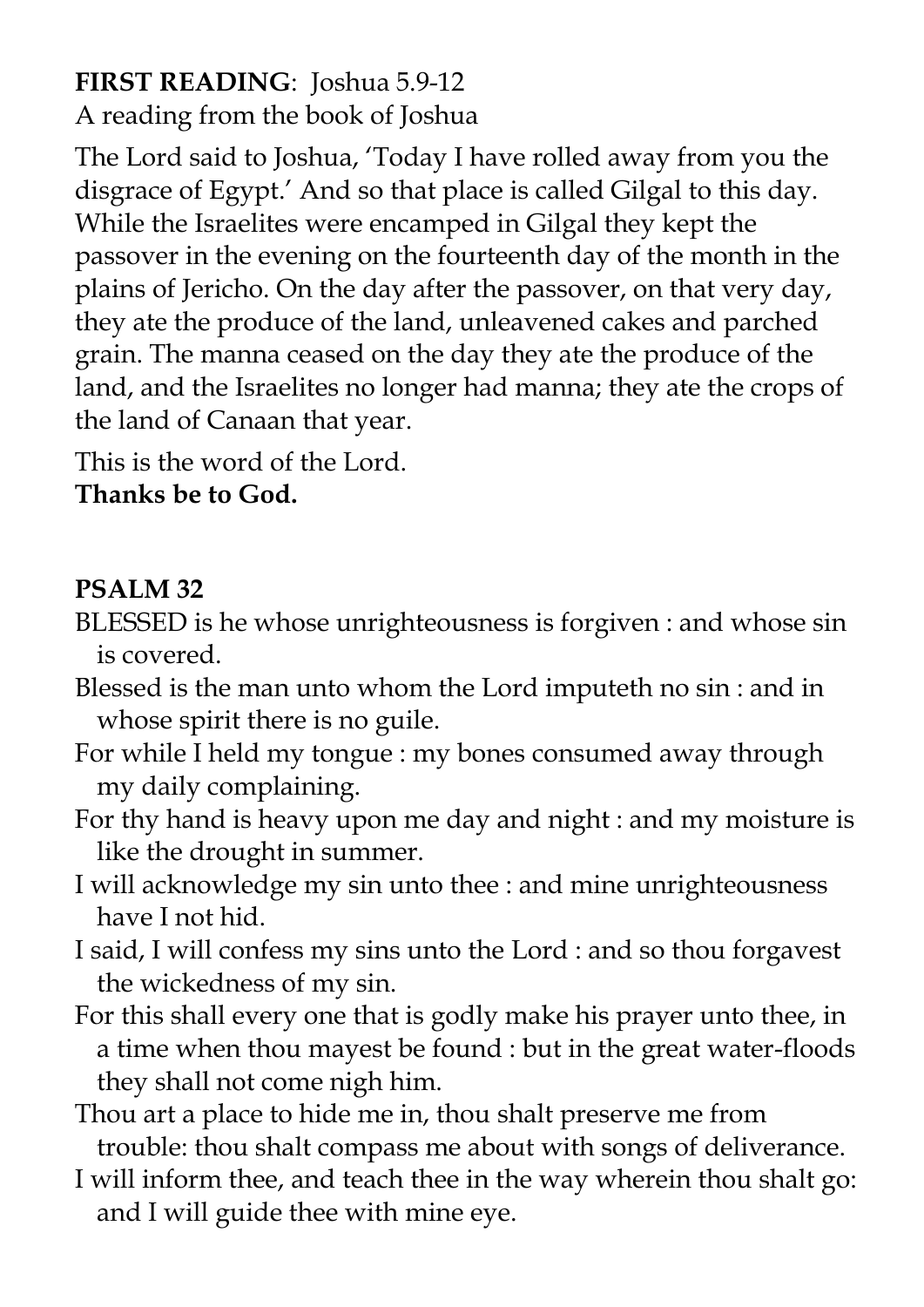- Be ye not like to horse and mule, which have no understanding : whose mouths must be held with bit and bridle, lest they fall upon thee.
- Great plagues remain for the ungodly : but whoso putteth his trust in the Lord, mercy embraceth him on every side.
- Be glad, O ye righteous, and rejoice in the Lord : and be joyful, all ye that are true of heart.

### **SECOND READING** 2 Corinthians 5.16-end

A reading from St Paul's second letter to the Corinthians

From now on, therefore, we regard no one from a human point of view; even though we once knew Christ from a human point of view, we know him no longer in that way. So if anyone is in Christ, there is a new creation: everything old has passed away; see, everything has become new! All this is from God, who reconciled us to himself through Christ, and has given us the ministry of reconciliation; that is, in Christ God was reconciling the world to himself, not counting their trespasses against them, and entrusting the message of reconciliation to us. So we are ambassadors for Christ, since God is making his appeal through us; we entreat you on behalf of Christ, be reconciled to God. For our sake he made him to be sin who knew no sin, so that in him we might become the righteousness of God.

This is the word of the Lord. **Thanks be to God.** 

### **GOSPEL ACCLAMATION**

Praise to you, O Christ, King of eternal glory. **Praise to you, O Christ, King of eternal glory.** I will leave this place and go to my father and say: 'Father, I have sinned against heaven and against you.' **Praise to you, O Christ, King of eternal glory.**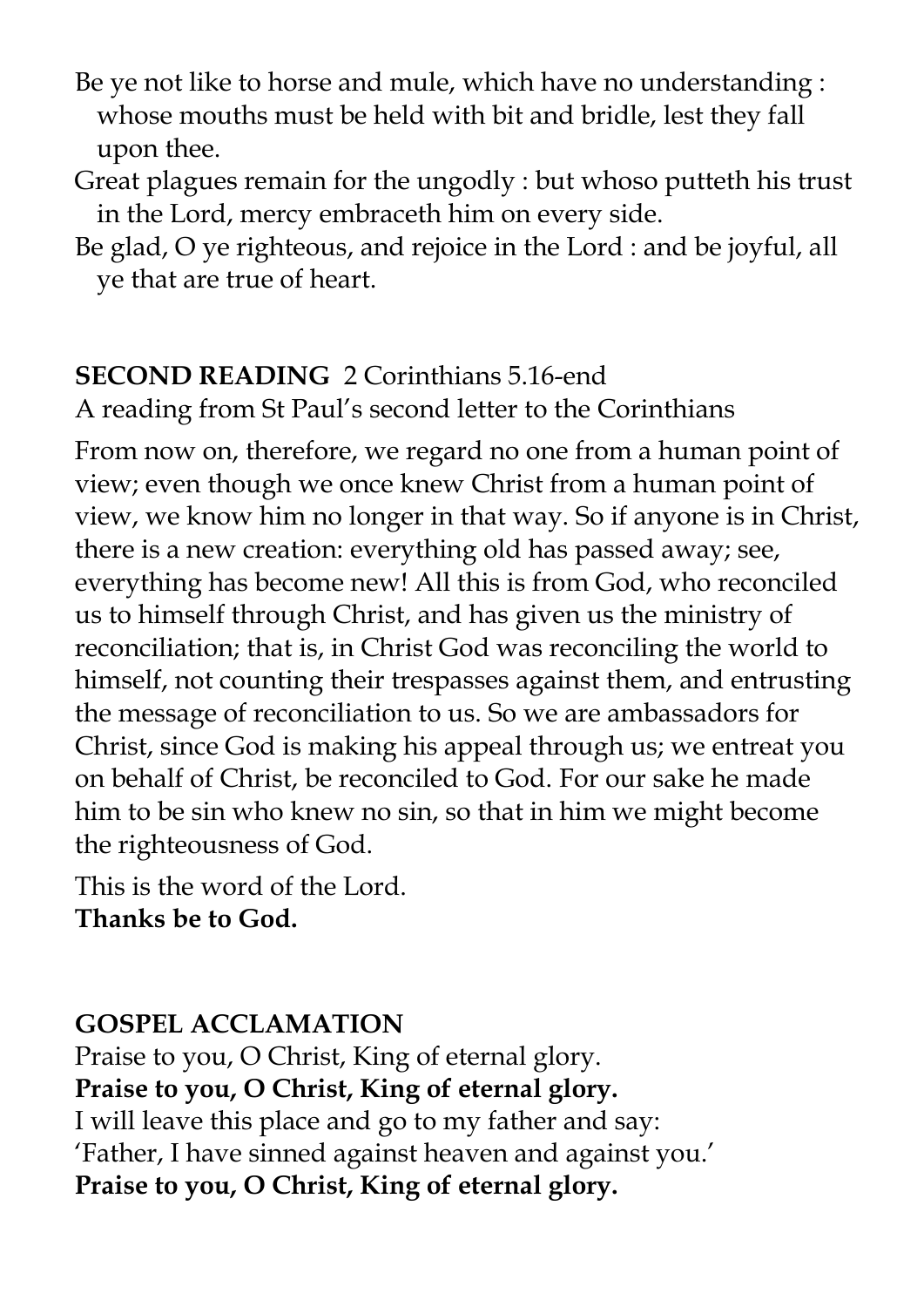### **GOSPEL** *Luke 15.1-3, 11b-end* The Lord be with you. **And with thy spirit.**

### Hear the Gospel of our Lord Jesus Christ according to Luke. **Glory be to thee, O Lord.**

Now all the tax-collectors and sinners were coming near to listen to him. And the Pharisees and the scribes were grumbling and saying, 'This fellow welcomes sinners and eats with them.' So he told them this parable: Then Jesus said, 'There was a man who had two sons. The younger of them said to his father, "Father, give me the share of the property that will belong to me." So he divided his property between them. A few days later the younger son gathered all he had and travelled to a distant country, and there he squandered his property in dissolute living. When he had spent everything, a severe famine took place throughout that country, and he began to be in need. So he went and hired himself out to one of the citizens of that country, who sent him to his fields to feed the pigs. He would gladly have filled himself with the pods that the pigs were eating; and no one gave him anything. But when he came to himself he said, "How many of my father's hired hands have bread enough and to spare, but here I am dying of hunger! I will get up and go to my father, and I will say to him, 'Father, I have sinned against heaven and before you; I am no longer worthy to be called your son; treat me like one of your hired hands.' " So he set off and went to his father. But while he was still far off, his father saw him and was filled with compassion; he ran and put his arms around him and kissed him. Then the son said to him, "Father, I have sinned against heaven and before you; I am no longer worthy to be called your son." But the father said to his slaves, "Quickly, bring out a robe—the best one—and put it on him; put a ring on his finger and sandals on his feet. And get the fatted calf and kill it, and let us eat and celebrate; for this son of mine was dead and is alive again; he was lost and is found!" And they began to celebrate. 'Now his elder son was in the field; and when he came and approached the house, he heard music and dancing. He called one of the slaves and asked what was going on.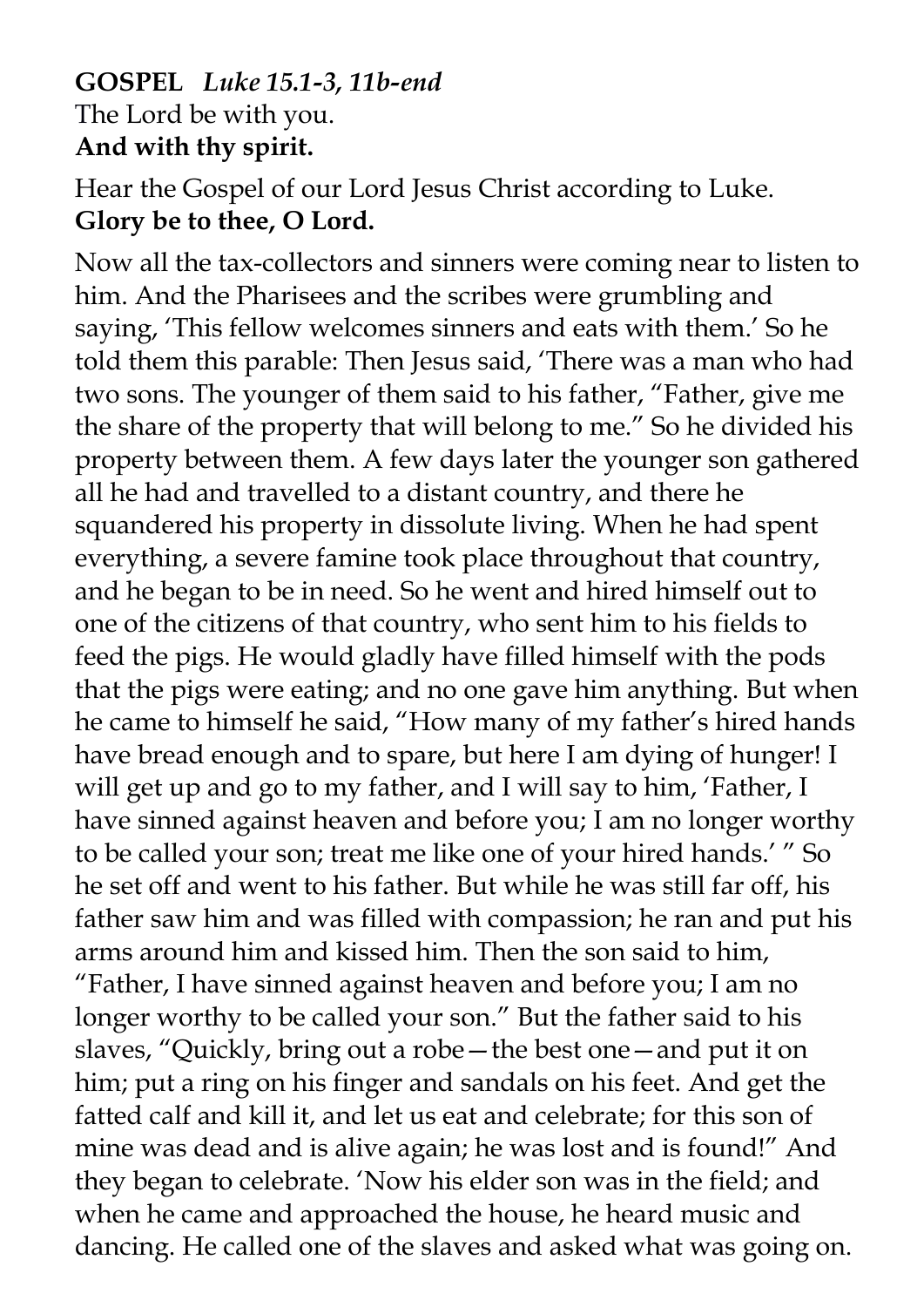He replied, "Your brother has come, and your father has killed the fatted calf, because he has got him back safe and sound." Then he became angry and refused to go in. His father came out and began to plead with him. But he answered his father, "Listen! For all these years I have been working like a slave for you, and I have never disobeyed your command; yet you have never given me even a young goat so that I might celebrate with my friends. But when this son of yours came back, who has devoured your property with prostitutes, you killed the fatted calf for him!" Then the father said to him, "Son, you are always with me, and all that is mine is yours. But we had to celebrate and rejoice, because this brother of yours was dead and has come to life; he was lost and has been found." '

This is the Gospel of the Lord. **Praise be to thee, O Christ.** 

**SERMON** Fr Tom Sander

**THE CREED** *p562 in the hymnal* Merbecke

### **THE PRAYER OF THE FAITHFUL**

Lord, hear us. **Lord, graciously hear us.**

Merciful Father, **accept these prayers for the sake of thy Son, our Saviour Jesus Christ. Amen.**

**THE PEACE** The peace of the Lord be always with you. **And with thy spirit.** 

**OFFERTORY MOTET** *Ave Maria* Elgar (1857-1934)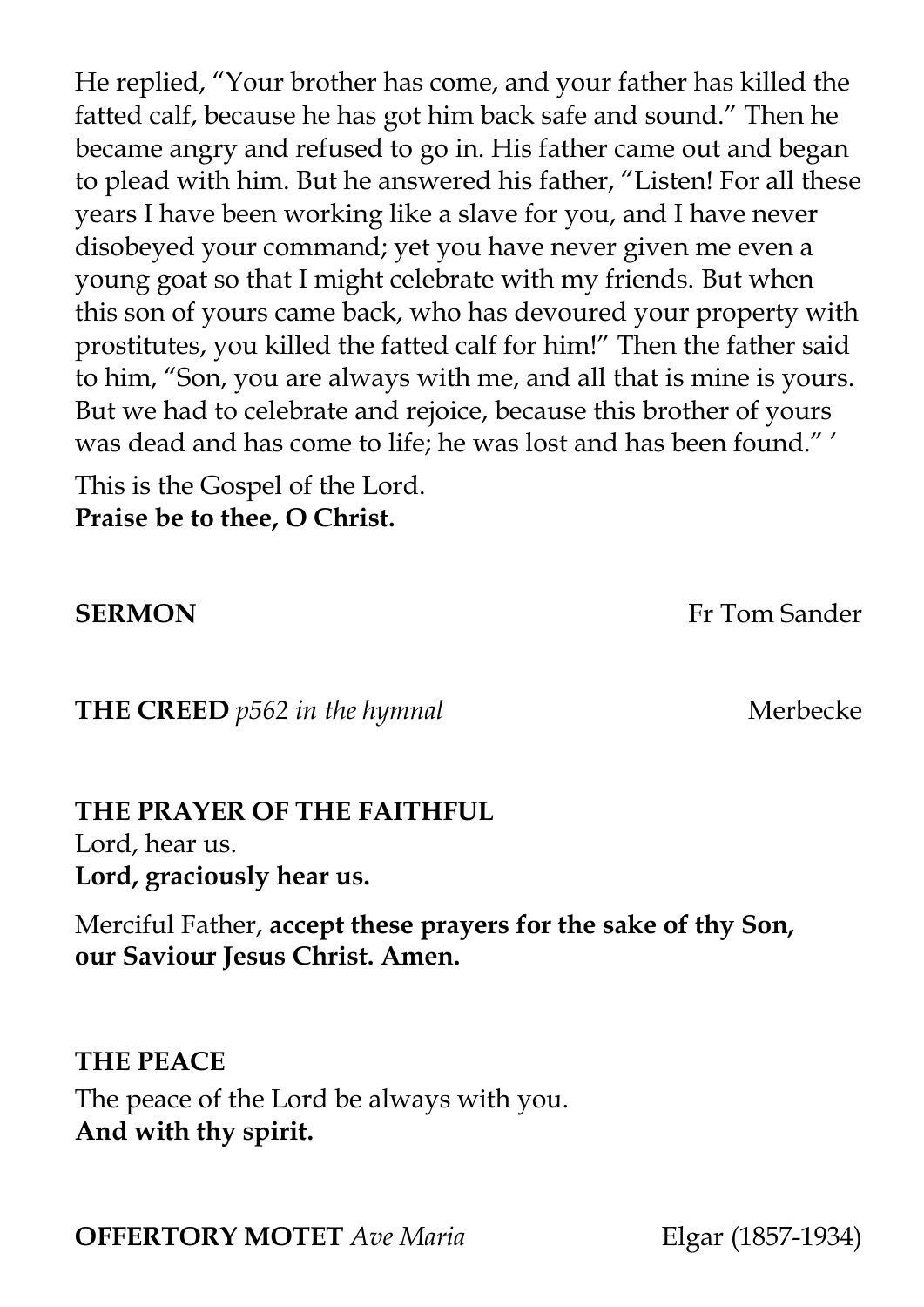Pray, my brothers and sisters, that my sacrifice and yours may be acceptable to God the almighty Father. **May the Lord accept the sacrifice at thy hands for the praise and glory of his name, for our good, and the good of all his holy Church.** 

### **THE PRAYER OVER THE OFFERINGS**

We place before you with joy these offerings, which bring eternal remedy, O Lord, praying that we may both faithfully revere them and present them to you, as is fitting, for the salvation of all the world. Through Christ our Lord. **Amen.**

### **THE EUCHARISTIC PRAYER**

The Lord be with you. **And with thy spirit.** 

Lift up your hearts. **We lift them up unto the Lord.** 

Let us give thanks unto the Lord our God. **It is meet and right so to do.** 

**SANCTUS & BENEDICTUS** *are sung by the choir:*  Holy, holy, holy, Lord God of hosts, Heaven and earth are full of thy glory, Glory be to thee, O Lord most high. Blessed is he that cometh in the name of the Lord. Hosanna in the highest.

 *Please kneel*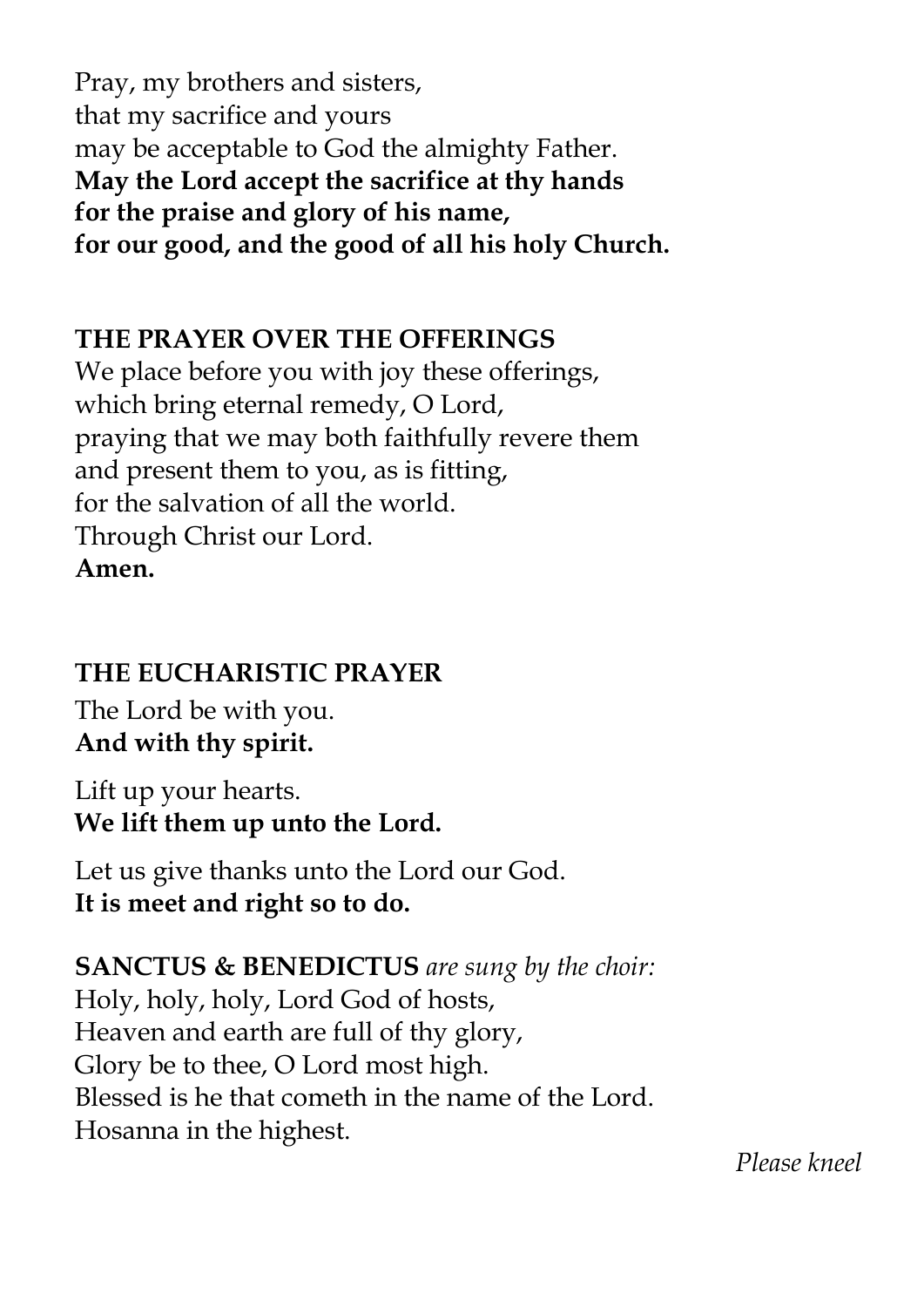Jesus Christ is Lord: **O Saviour of the world, who by thy cross and precious blood hast redeemed us, save us, and help us, we humbly beseech thee, O Lord.**

… O Father Almighty, world without end. **Amen.**

### **THE LORD'S PRAYER** n As our Saviour Christ has com-mand-ed and taught us. bold **WA**  $8r\rho$ to say: Our Fa-ther who art in heav - en, hal-low - ed be thy Name, thy king-dom come, ó ó ō thy will be done on earth in heav-en. Give us this day our dail-y bread, as it is  $\sigma$ And for-give us our tres-pass-es, as we for  $-$  give those who tres-pass  $a$  - gainst us.  $\bullet$ And lead  $\overline{u}$ s not in to  $temp - ta$ tion. but  $d$ e  $\mathrm{li}$  -  $\mathrm{ver}$ us from Á vil. For thine is the king-dom, the pow-er and the glo ry; for e-ver and e - ver. A-men.

### **AGNUS DEI** *is sung by the choir.*

O Lamb of God, that takest away the sins of the world, have mercy upon us.

O Lamb of God, that takest away the sins of the world, have mercy upon us.

O Lamb of God, that takest away the sins of the world, grant us thy peace.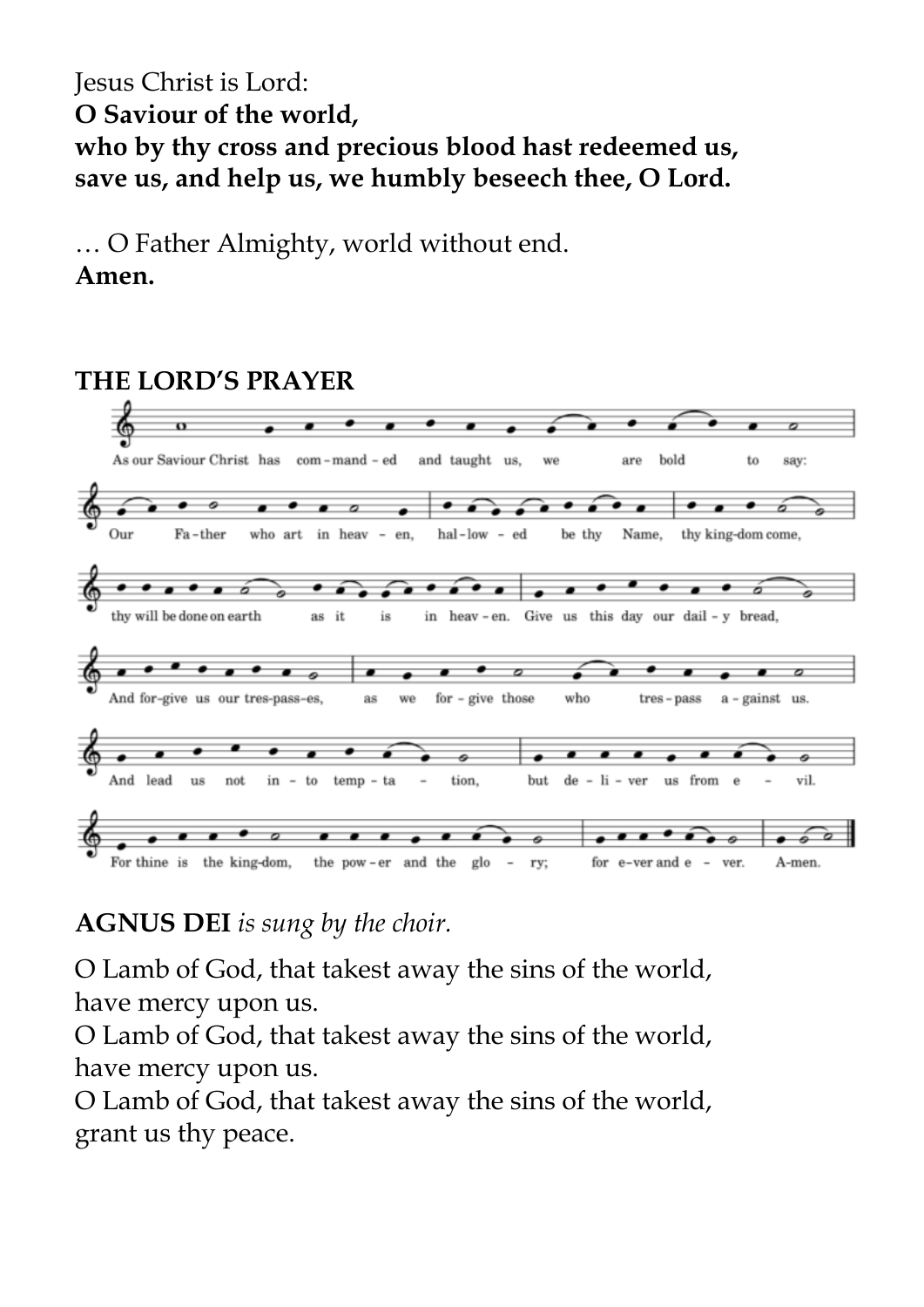Behold the Lamb of God, who takes away the sin of the world. Blessed are those who are called to his supper. **Lord, I am not worthy that thou shouldest come under my roof, but speak the word only and my soul shall be healed.**

*The choir sings the communion antiphon. Please use either of the two communion stations. Gluten-free hosts are available at the Lady Altar station.*

### **COMMUNION HYMN 184** *Shall we not love thee, Mother dear*

### **PRAYER AFTER COMMUNION**

O God, who enlighten everyone who comes into this world, illuminate our hearts, we pray, with the splendour of your grace, that we may always ponder what is worthy and pleasing to your majesty and love you in all sincerity. Through Christ our Lord. **Amen.**

### **THE BLESSING**

**THE DISMISSAL**  Go in the peace of Christ. **Thanks be to God.**

**FINAL HYMN 362** *Glorious things of thee are spoken*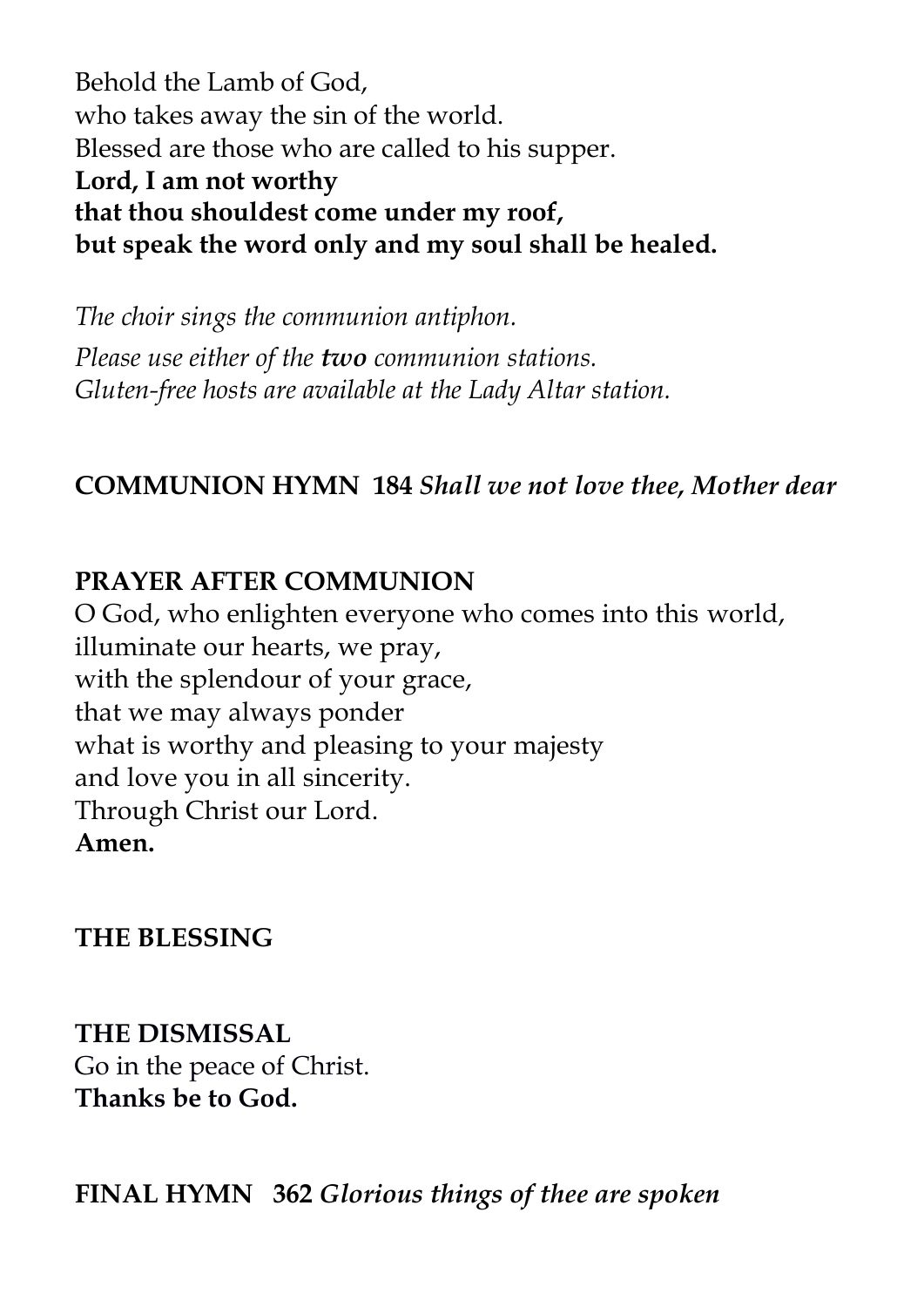**ANGELUS** *(Memorial of the Incarnation) is sung:* The Angel of the Lord brought tidings to Mary. **And she conceived by the Holy Ghost.**

Hail Mary, full of grace, the Lord is with thee. Blessed art thou among women and blessed is the fruit of thy womb, Jesus. **Holy Mary, Mother of God, pray for us sinners now and at the hour of our death. Amen.**

Behold the handmaid of the Lord.

**Be it unto me according to thy word.**

Hail Mary, full of grace, the Lord is with thee. Blessed art thou among women and blessed is the fruit of thy womb, Jesus. **Holy Mary, Mother of God, pray for us sinners now and at the hour of our death. Amen.**

And the Word was made flesh. **And dwelt among us.**

Hail Mary, full of grace, the Lord is with thee. Blessed art thou among women and blessed is the fruit of thy womb, Jesus. **Holy Mary, Mother of God, pray for us sinners now and at the hour of our death. Amen.**

Pray for us, O holy Mother of God. **That we may be made worthy of the promises of Christ.**

We beseech thee, O Lord, pour thy grace into our hearts; that as we have known the Incarnation of thy Son, Jesus Christ, by the message of an angel, so by his cross and passion we may be brought to the glory of his resurrection; through the same Christ our Lord. **Amen.**

### **VOLUNTARY**

*Con moto maestoso (Sonata 3)* Mendelssohn (1809-47)

*The bar will be open for one hour after Mass.*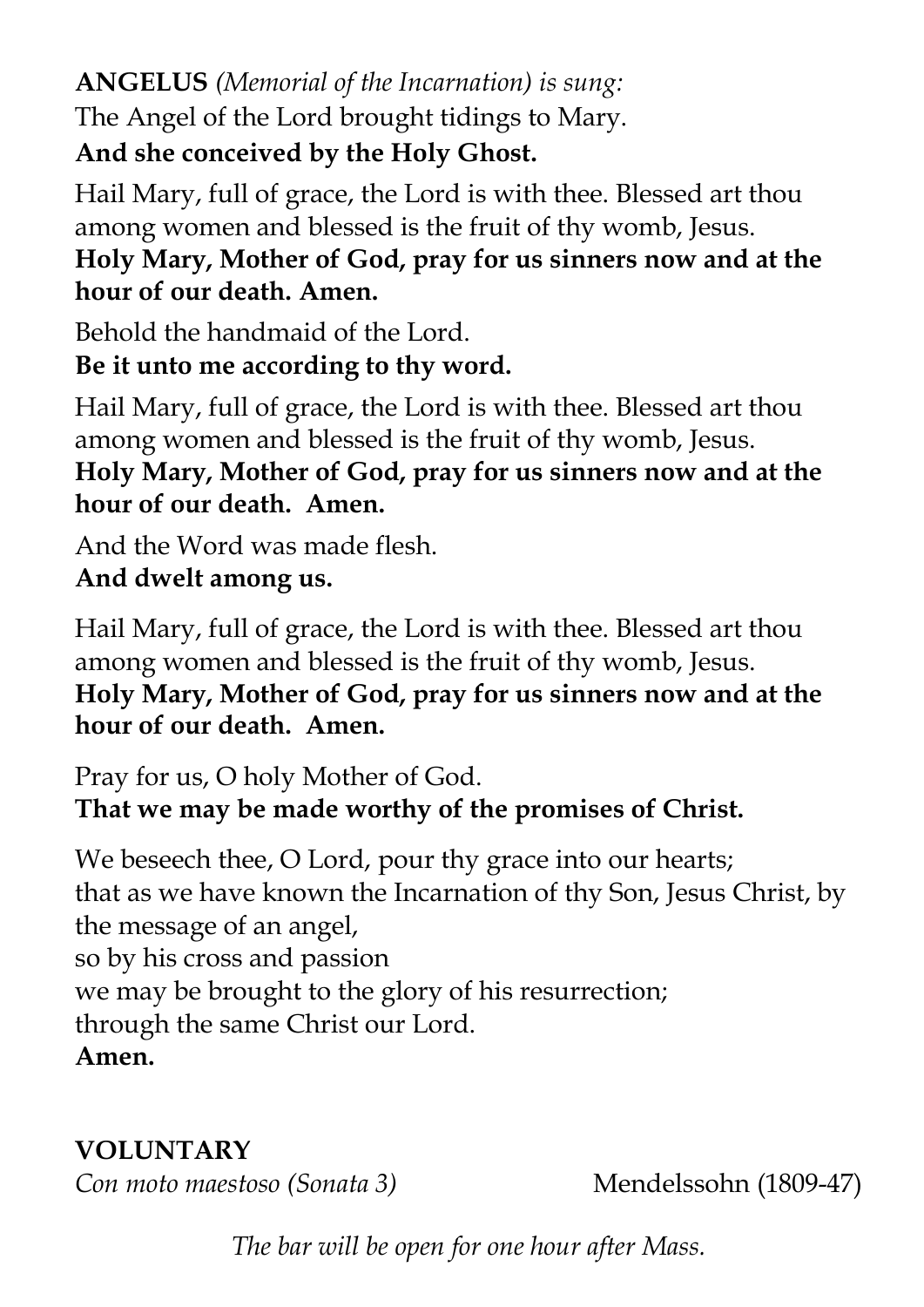### Later today:

### **Evensong and Benediction at 6pm**

*Sumsion in A Geistliches Lied*- Brahms *Benediction hymns* – Paul Brough

### **DATES FOR YOUR DIARY**

### **Sunday 3rd April 2022 – Fifth Sunday of Lent**

Guest Preacher at the 11.00 am High Mass: Sister Gemma Simmonds, Margaret Beaufort Institute of Theology, Cambridge.

### **Friday 8th April 2022 – 7.00 pm**

Lent Lecture given by the Revd Dr Dominic Keech: Augustine and the formation of the Western Mind.

### **Sunday 10th April – Sunday 17th April: Holy Week 2022**

Holy Week Preacher: The Most Revd and Rt Hon Rowan Williams.

### **Sunday 1st May 2022 – 3rd Sunday of Easter**

Guest Preacher at the 11.00 am High Mass: The Revd Steve Rice, Rector, St Timothy's, Winston-Salem, North Carolina, USA.

**Monday 2nd May –** National Pilgrimage to Walsingham

**Sunday 5th June** - 3.30pm: Organ recital – Jeremiah Stephenson

**22nd-25th July** - Parish Pilgrimage to Walsingham

**Sunday 14th August** - 3.30pm: Organ recital – William Forrest